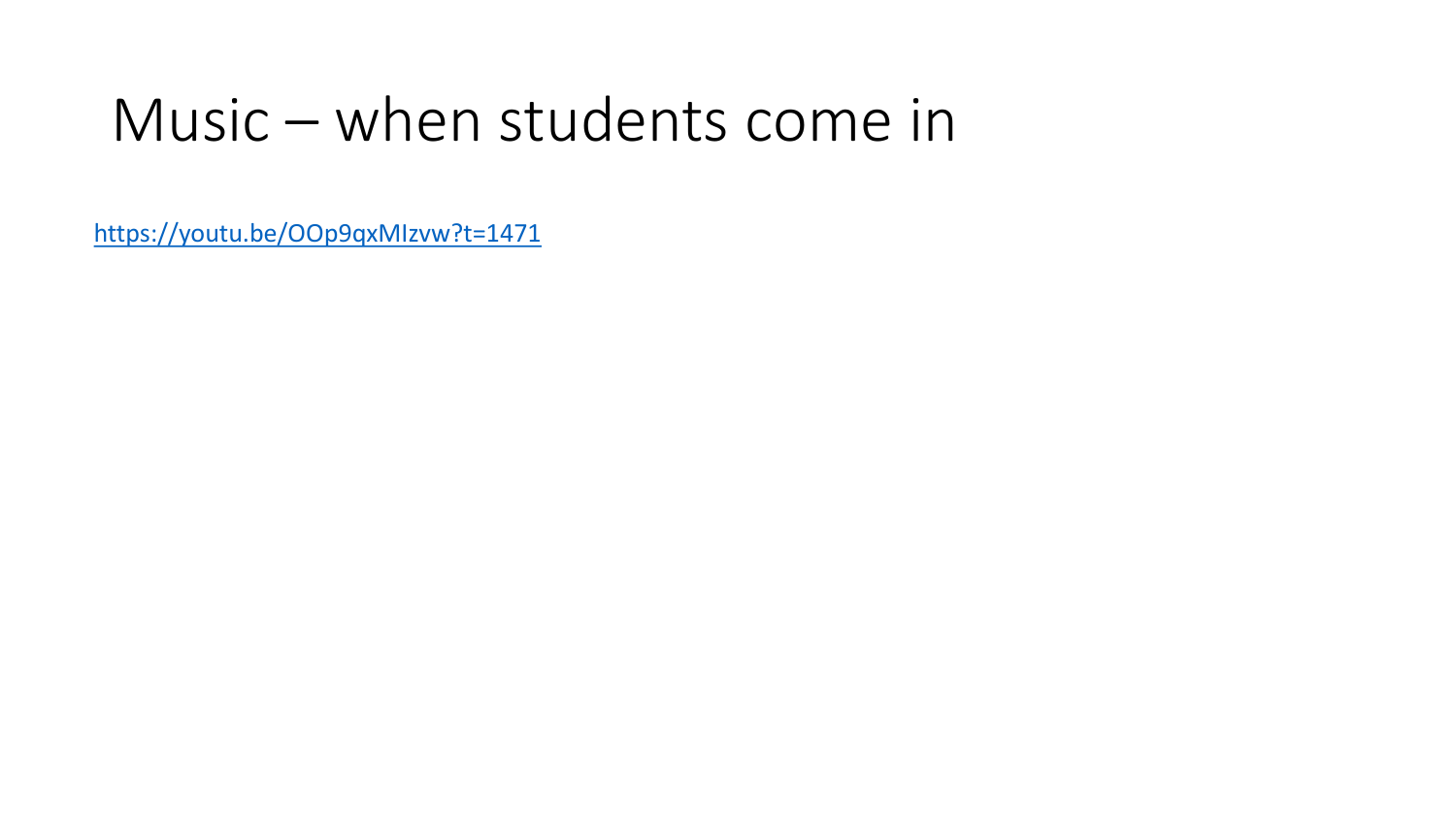# GHA

A presentation about the amazing culture of Ghana



ൈ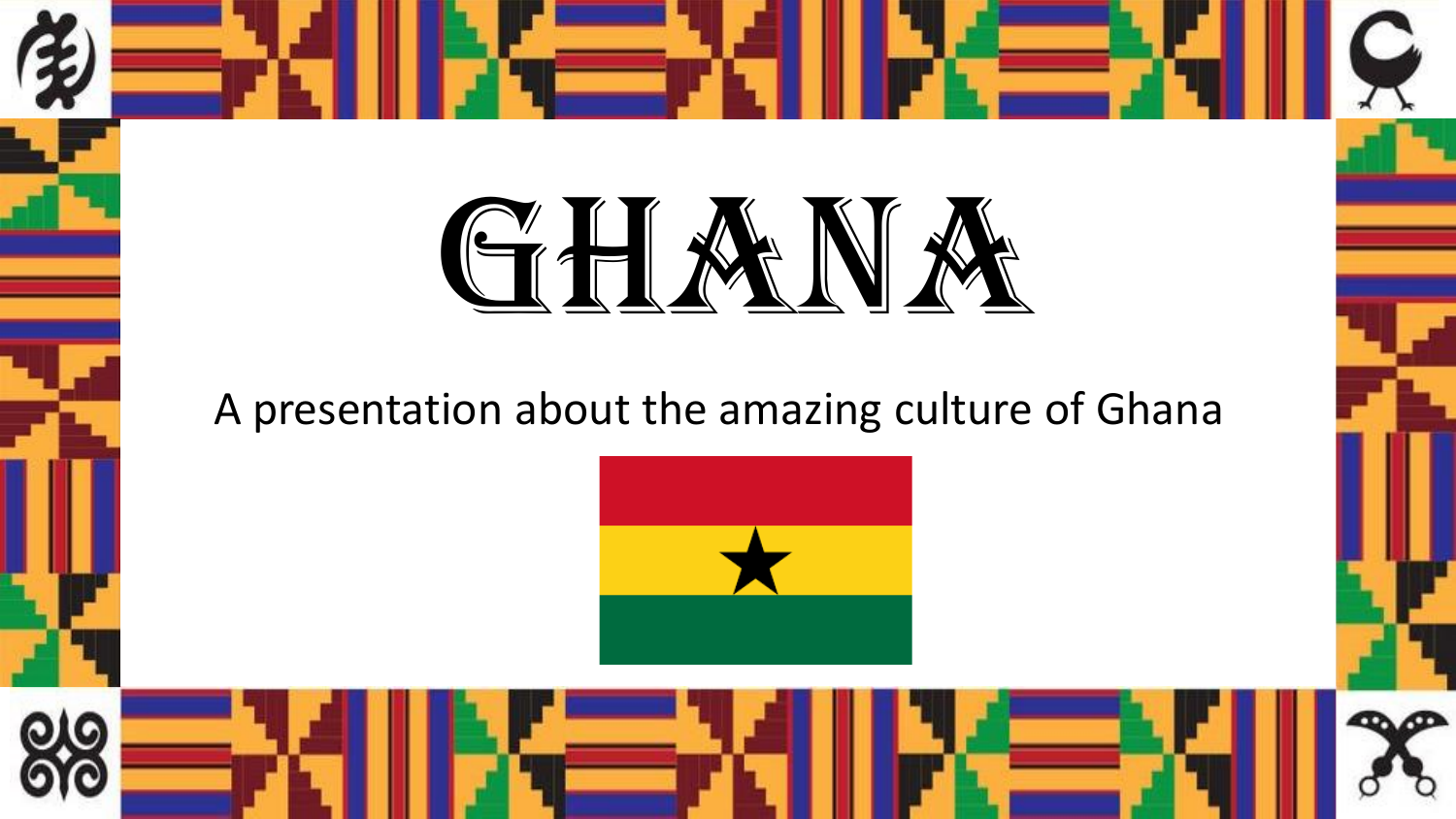### AN AFRICAN PRAYER



Let us take care of the children, for they have a long way to go

Let us take care of the elders, for they have come a long way.

Let us take care of those in between, for they are doing the work...

-An African Prayer-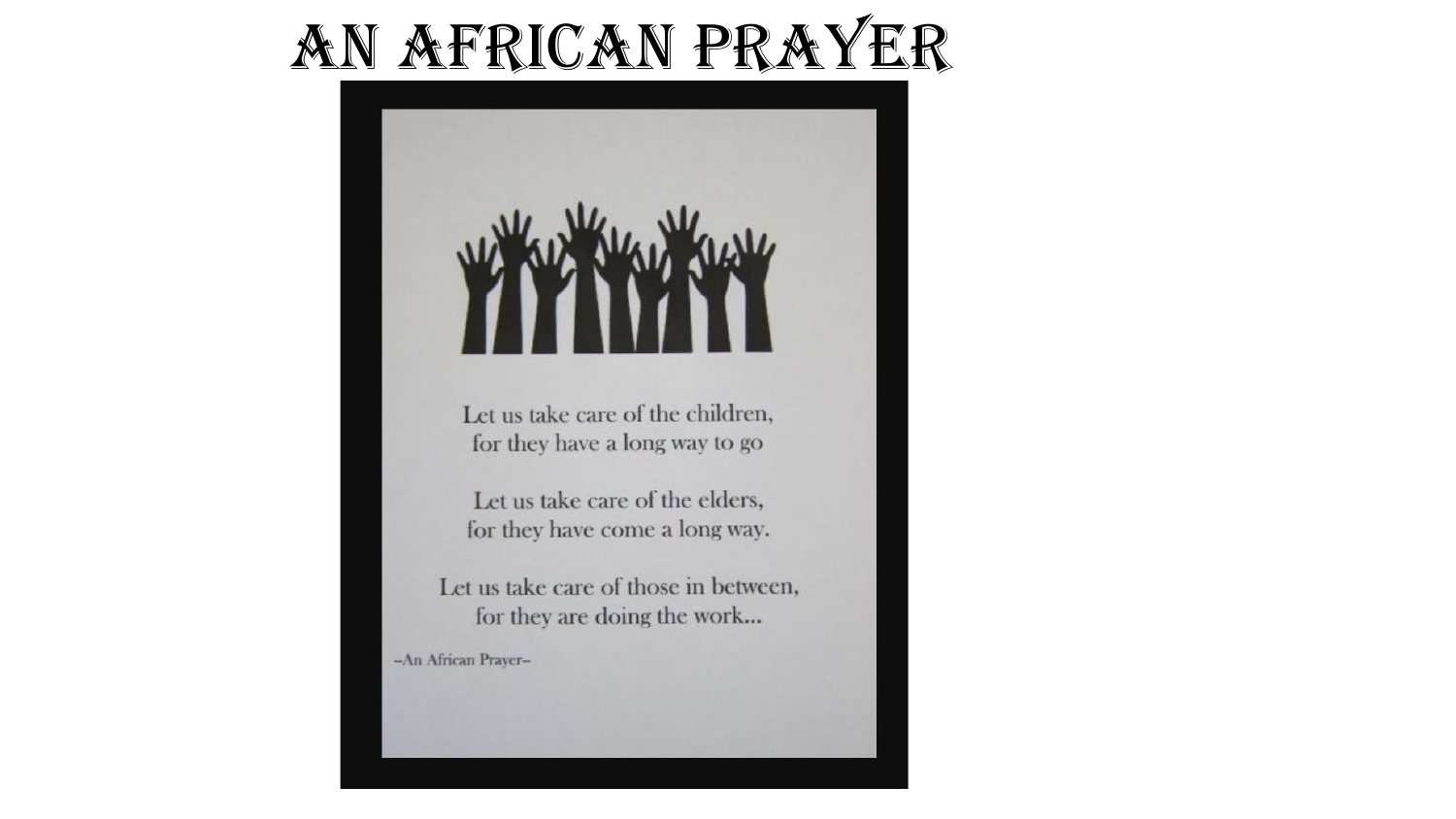### WHERE IS GHANA?



• Ghana is situated on the west coast of Africa and is a land of lowland hills.

• The country shares borders with Côte d'Ivoire to the west, Burkina Faso to the north, and Togo to the east. To the south are the Gulf of Guinea and the Atlantic Ocean.

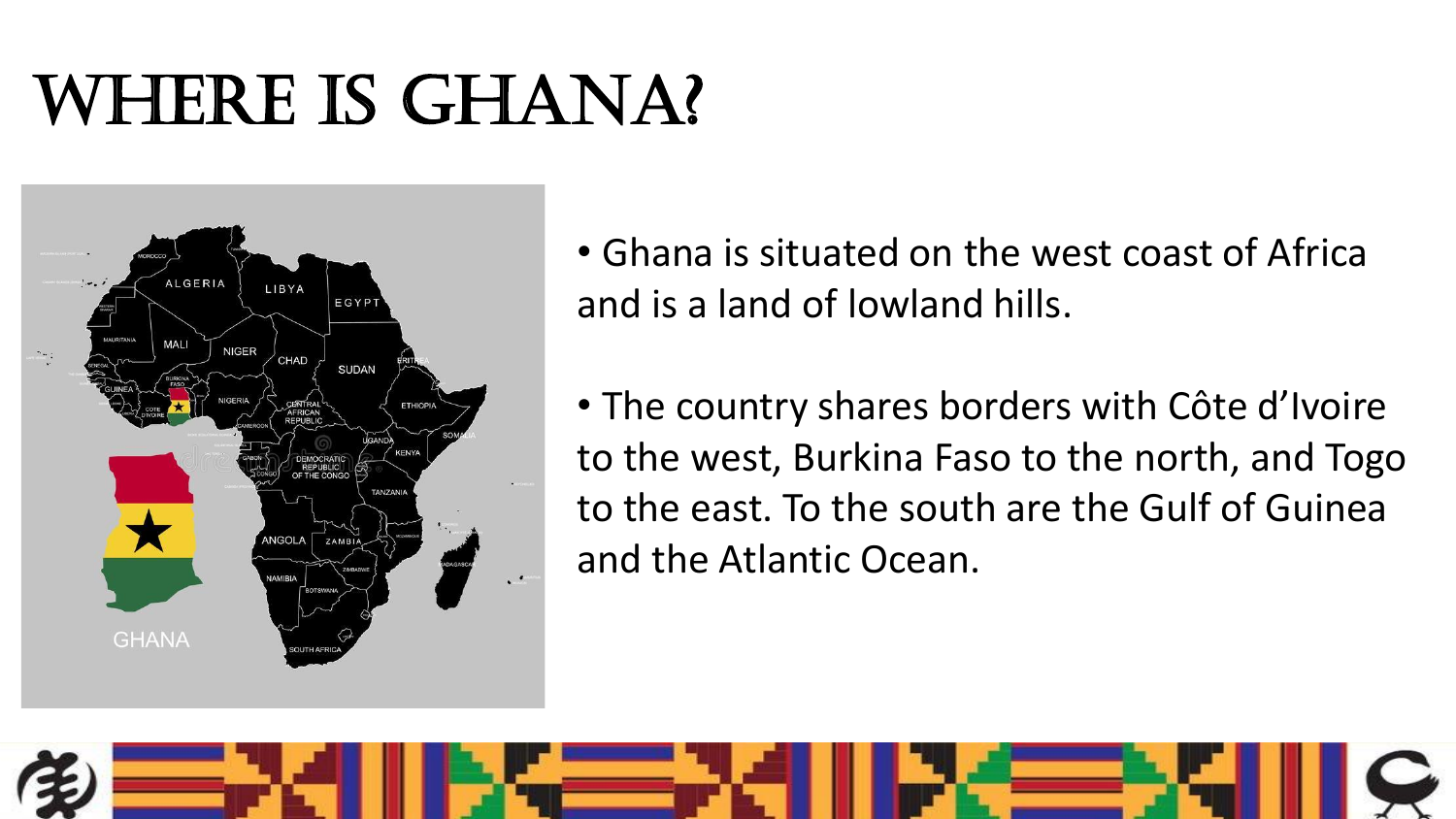## FUN FACTS ABOUT GHANA

Did you know?

- Ghana is the **second largest producer of gold** in Africa.
- Ghana is the worlds **second largest producer of cocoa beans**.
- The colourful national costume is made from **handwoven cloth** called kente.
- Tourists visit Shai Hills to see baboons living wild at the edge of the savannah preservation. However, these primates love to steal things from the local area, including food, personal items and even live chickens.
- Ghana has a space program and launched a satellite, GhanaSat-1, in 2017!



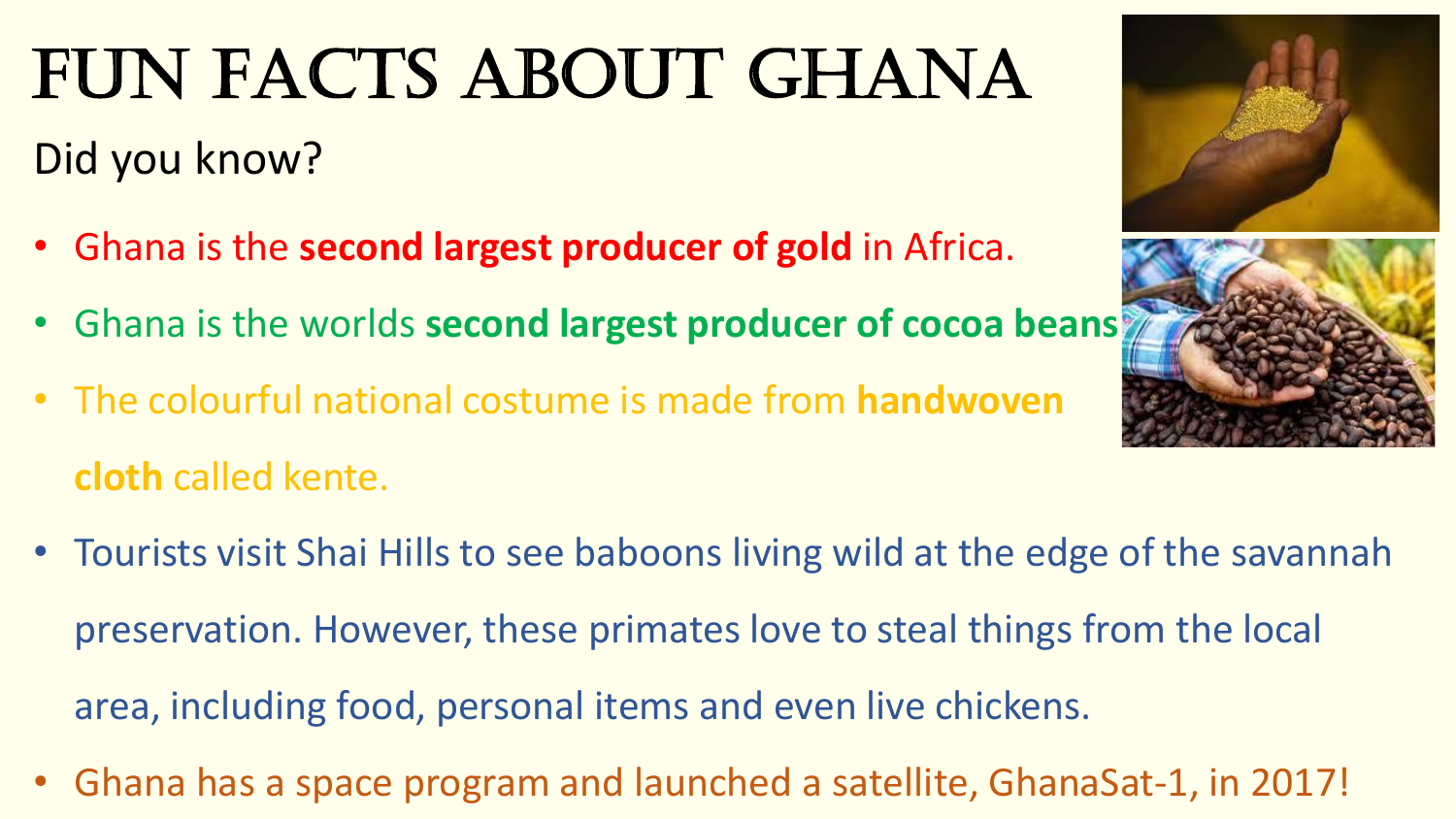## Popular Ghanaian food

### **Peanut Butter Soup Fufu and Soup**



Peanut soup is a soup made from peanuts with various other ingredients. It is a staple of African cuisine but is also eaten in East Asia (Taiwan), the United States (mainly in Virginia) and other areas around the world.



Foofoo is made from **cassava**, which is also known as yuca. It is a root vegetable, similar to sweet potatoes. It can be fried, baked, and prepared just like potatoes, however, it becomes very smooth, doughy, and elastic when made into fufu.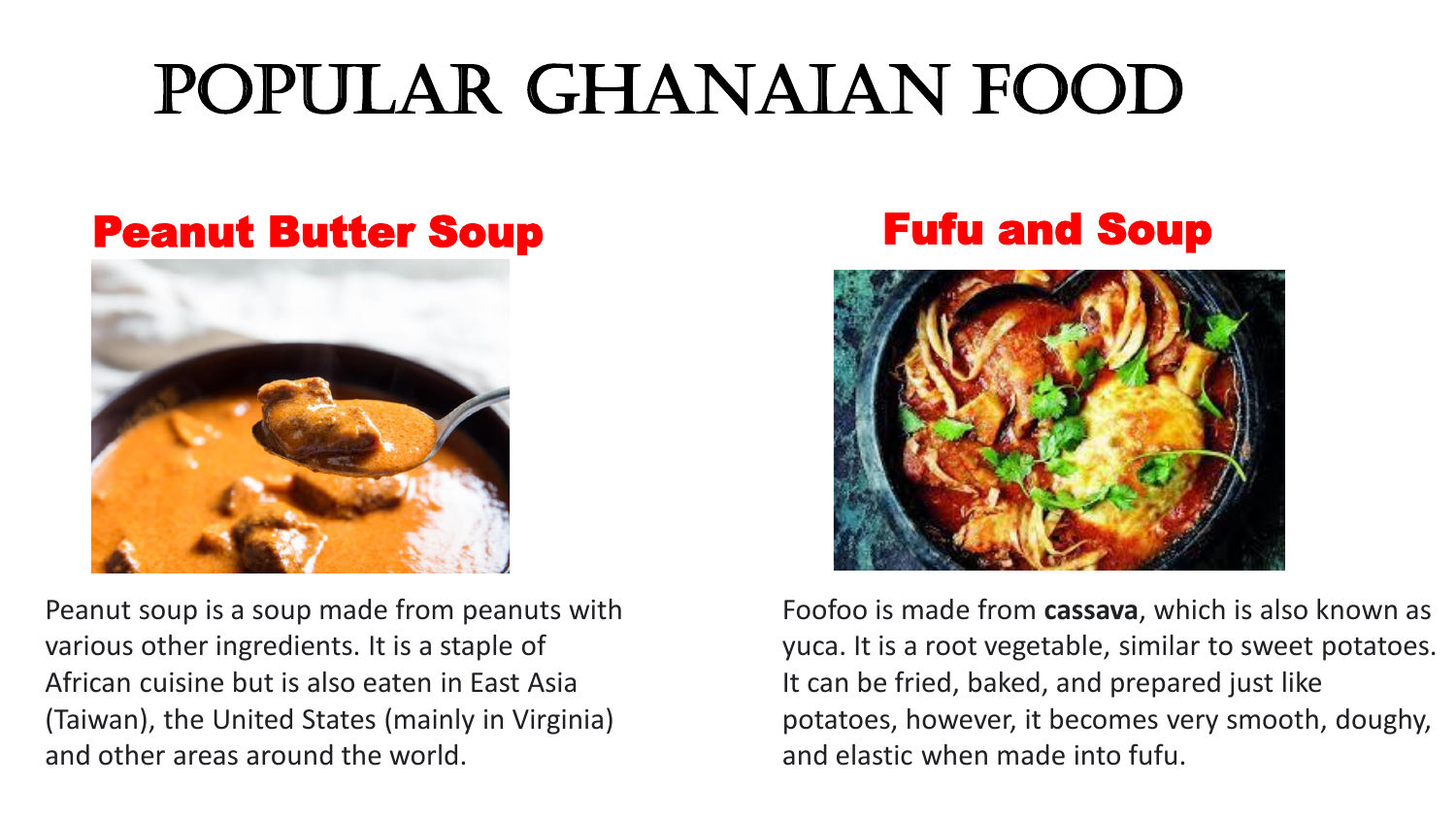### Popular Ghanaian food

### **Yam Pottage Waakye**



Pottage is a name for a type of stew. Yam is another root vegetable, similar to sweet potatoes.



Waakye is a Ghanaian dish of cooked rice and beans, commonly eaten for breakfast or lunch.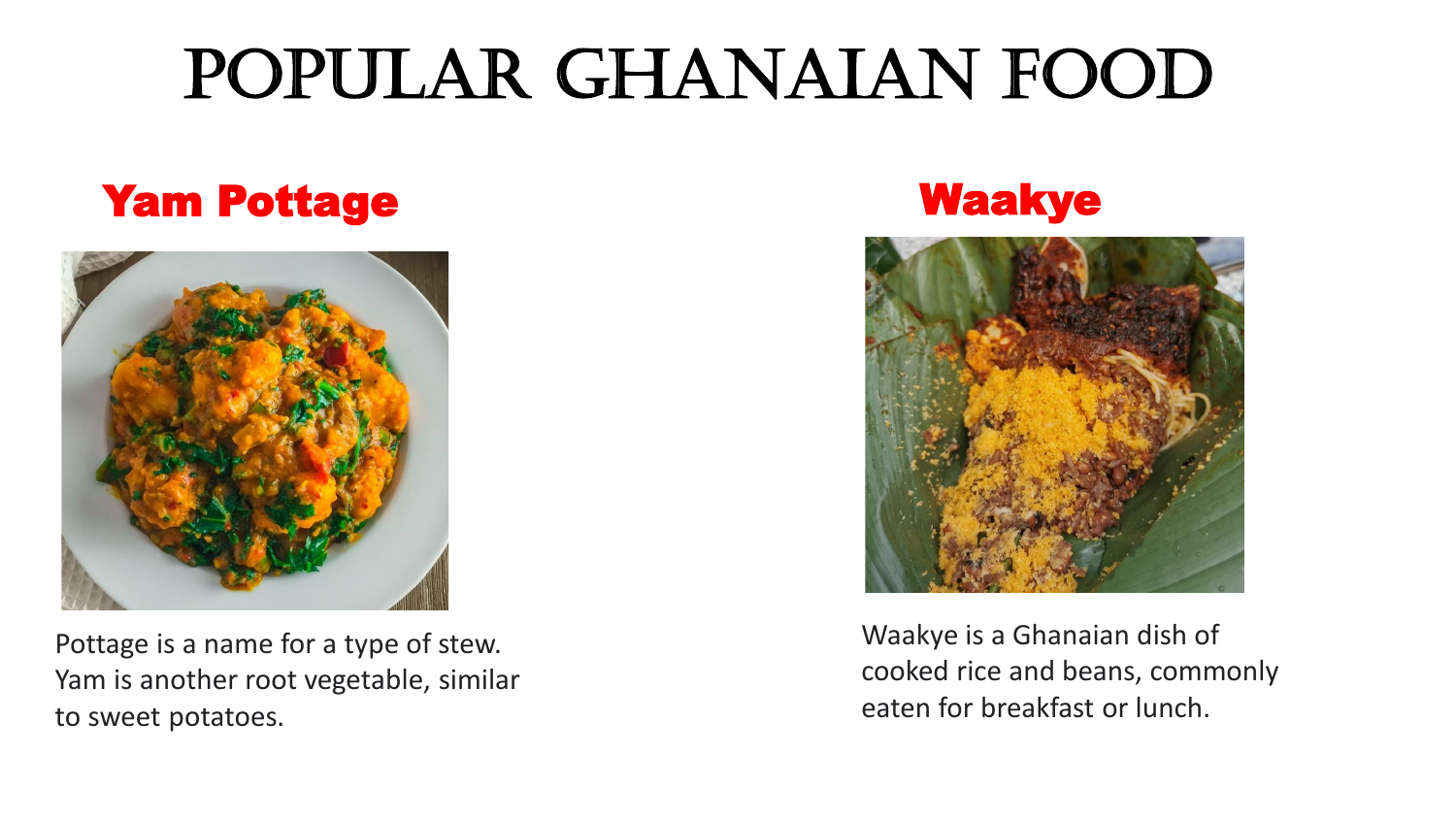## RELIGION IN GHANA

• More than one-half of the population is Christian, about one-fifth is Muslim, and a small segment adheres to the traditional indigenous religions.

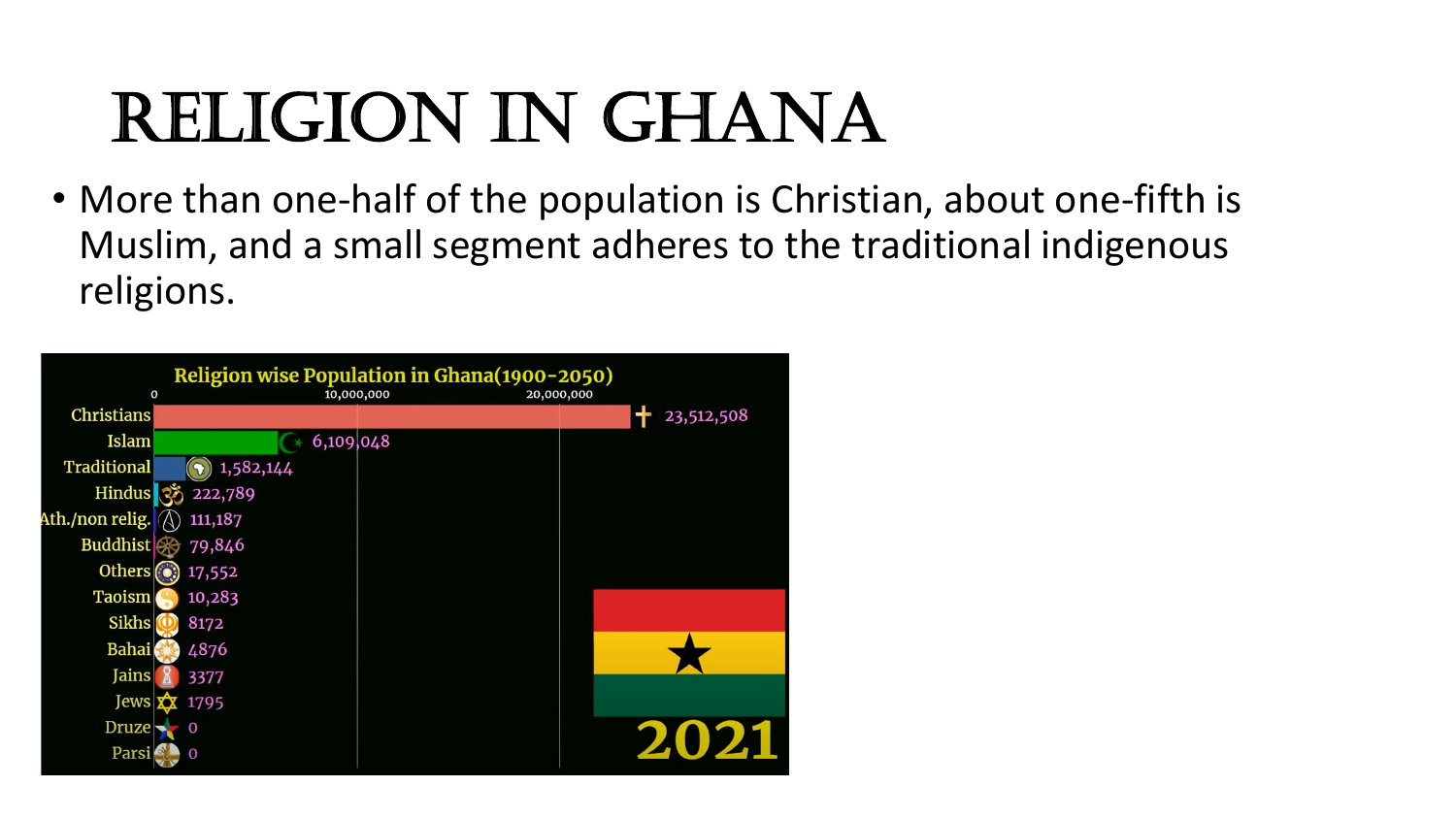[15 Things You Didn't Know About Ghana -](https://www.youtube.com/watch?v=lody0kPMAyI) YouTube

[Top 10 Facts About Ghana -](https://www.youtube.com/watch?v=opf7qYNwU2Q) YouTube